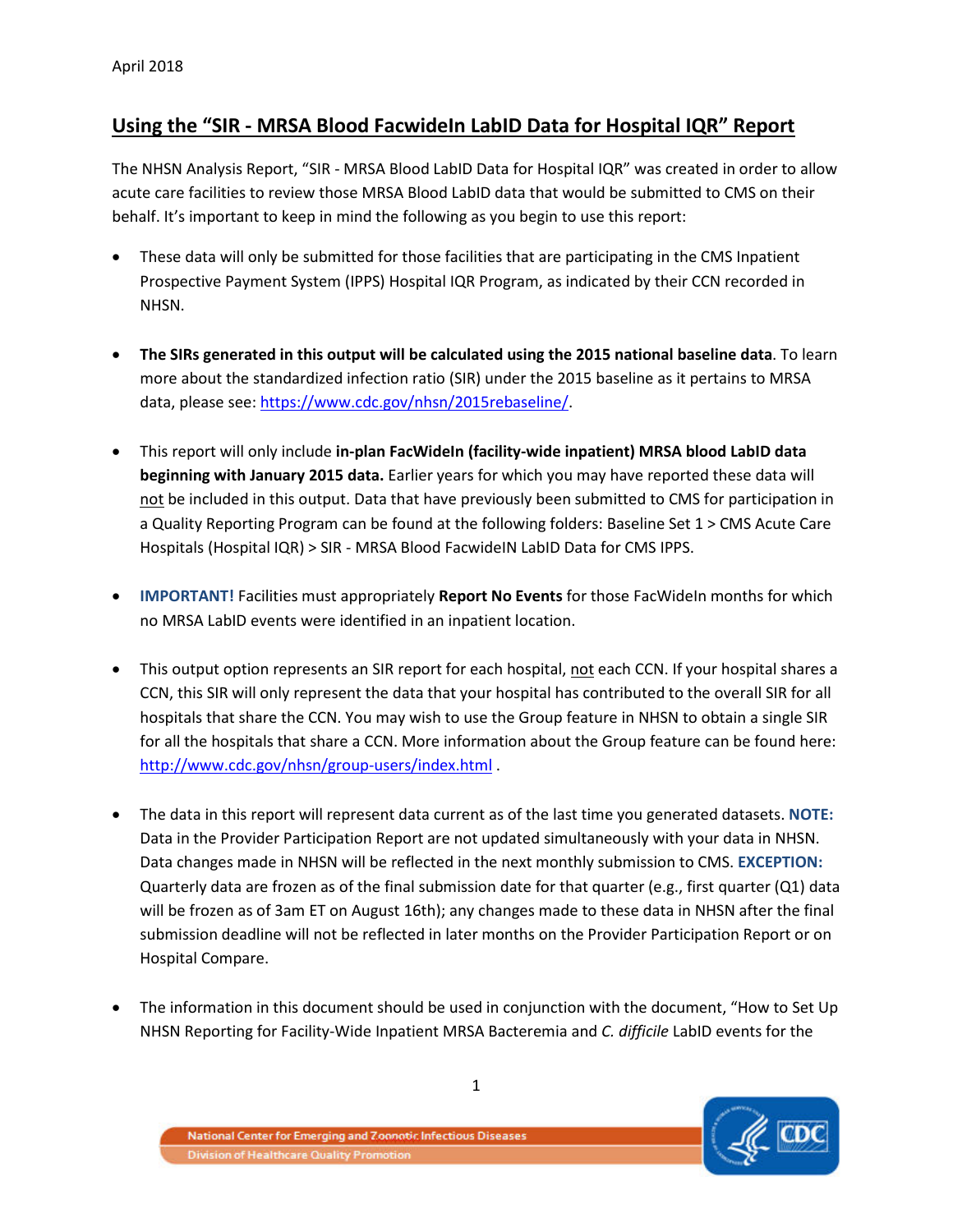CMS Inpatient Quality Reporting Program", available at: [https://www.cdc.gov/nhsn/pdfs/cms/how](https://www.cdc.gov/nhsn/pdfs/cms/how-to-set-up-and-report-mrsa-cdi.pdf)[to-set-up-and-report-mrsa-cdi.pdf](https://www.cdc.gov/nhsn/pdfs/cms/how-to-set-up-and-report-mrsa-cdi.pdf) 

# **Example of the "SIR - MRSA Blood FacWideIn LabID Data for Hospital IQR": Interpretation and Data Checking**

*Before running this output option, remember to generate your datasets for the most up-to-date data reported to NHSN by your facility! To generate datasets, go to Analysis > Generate Data Sets, then click "Generate New".*

1. After selecting Analysis > Reports, navigate through the following folders: CMS Reports > Acute Care Hospitals (Hospital IQR) > SIR – MRSA Blood FacwideIN LabID Data for Hospital IQR. After clicking the title of the report, click "Run" on the subsequent pop-up menu.

| <b>CMS Reports</b>                  |                                                                   |  |                       |  |  |  |  |  |
|-------------------------------------|-------------------------------------------------------------------|--|-----------------------|--|--|--|--|--|
| Acute Care Hospitals (Hospital IQR) |                                                                   |  |                       |  |  |  |  |  |
| $1 - 1 - 1$                         | <b>SIR</b> SIR - CLAB Data for Hospital IQR                       |  |                       |  |  |  |  |  |
| i                                   | <b>SIR SIR - CAU Data for Hospital IQR</b>                        |  |                       |  |  |  |  |  |
| i                                   | 5IR SIR - Complex 30-Day SSI Data for Hospital IQR                |  |                       |  |  |  |  |  |
| $1 - 1 - 1$                         | <b>SIR SIR - MRSA Blood FacwidelN LabID Data for Hospital IQR</b> |  |                       |  |  |  |  |  |
| Tomas.                              | Run Report                                                        |  | Data for Hospital IQR |  |  |  |  |  |
| <b>DESIGNER</b>                     |                                                                   |  | ital IQR)             |  |  |  |  |  |
| <b>Domesto</b>                      | Modify Report                                                     |  | es (IRFQR)            |  |  |  |  |  |
| <b>Donato</b>                       | Export Data Set                                                   |  | s (LTCHQR)            |  |  |  |  |  |
|                                     |                                                                   |  |                       |  |  |  |  |  |

- 2. By default, the results will appear in an HTML window. If a second window does not pop-up, please be sure to check your pop-up blocker and allow pop-ups from \*.cdc.gov.
- 3. Within the output, there may be multiple tables, each described below. *Data presented below are fictitious.*

## **a. SIR Example Report:**

## "SIR - MRSA Blood FacwideIN LabID Data for CMS Hospital IQR (2015 Baseline)"

The table below represents an overall, single SIR for your facility, per calendar quarter. This is the information that will be submitted to CMS for each IPPS-participating facility, as indicated by the facility's CCN.

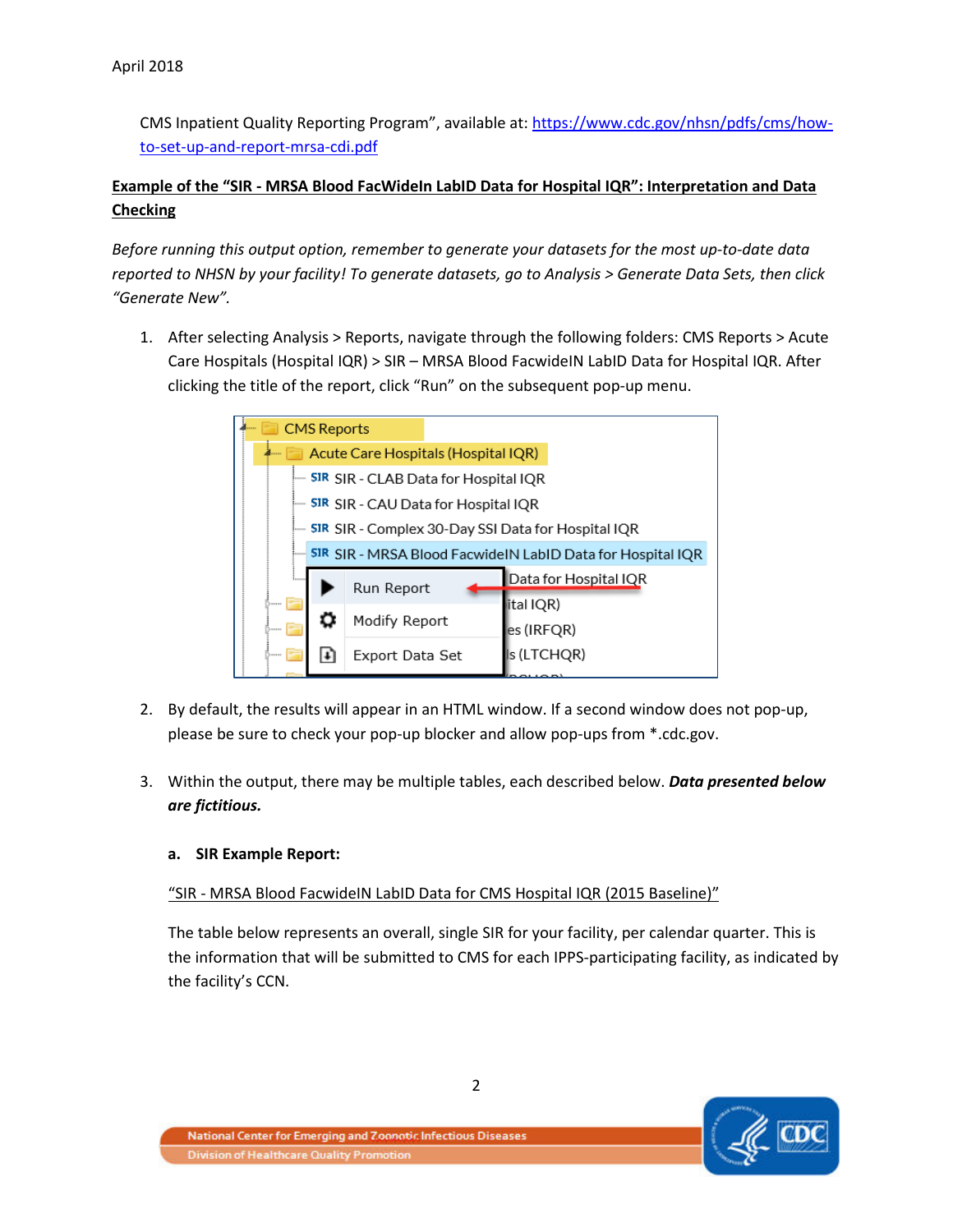#### **National Healthcare Safety Network**

SIR for MRSA Blood FacwidelN for CMS Hospital IQR (2015 Baseline)

As of: February 6, 2018 at 10:49 AM

Date Range: BS2\_LABID\_RATE SMRSA summaryYr After and Including 2015 if(((mrsaLabIDBIdPlan = "Y")))

| $\parallel$ orgiD |                           |  | location summary YQ months MRSA bidincCount numPred numpatdays SIR SIR pval sir95ci |       |  |                                 |
|-------------------|---------------------------|--|-------------------------------------------------------------------------------------|-------|--|---------------------------------|
|                   | 10401 FACWIDEIN    2015Q1 |  |                                                                                     | 1.003 |  | 10621 3.988 0.0229 1.267, 9.619 |

1. This report includes facility-wide inpatient data from acute care hospitals for 2015 and forward.

2. The SIR is only calculated if number predicted (numPred) is >=1. Lower bound of 95% Confidence Interval only calculated when number of observed events > 0.

3. The # of predicted events is calculated based on national 2015 NHSN data. It is adjusted for inpatient and outpatient community-onset MRSA prevalence rates, avg length of stay, medical school teaching status, facility type, and #ICU beds. 4. Events from rehabilitation wards and behavioral health/psych wards with a unique CCN are excluded. Information on how to determine which events are counted in the SIR can be found here: http://www.cdc.gov/nhsn/pdfs/ps-analysisresources/mrsacdi tips.pdf

5. If any risk factor data are missing, the record is excluded from the SIR. Source of aggregate data: 2015 NHSN MRSA Blood LabID Data Data contained in this report were last generated on January 31, 2018 at 10:08 AM.

Using the above table, one can conclude the following:

- o During the first quarter of 2015 (2015Q1), the facility reported 3 months of MRSA blood LabID data (*months*).
- o In those months for Q1, the facility reported 4 healthcare facility-onset (HO) MRSA blood LabID events (*MRSA\_bldIncCount) among* 10,621 patient days (*numpatdays*). For more information about which events are counted in the numerator of the SIR, refer to the LabID SIR Troubleshooting document (see Additional Resources below).
- o The number of predicted incident HO MRSA blood LabID events (*numPred*) was 1.003.
- o The SIR was 3.988, p-value (*SIR\_pval*) was 0.0229, and 95% confidence interval (*sir95ci*) was (1.267 – 9.619) for MRSA blood LabID events during this time period.
- o Based on the p-value and the 95% confidence interval, the SIR for MRSA blood LabID events is statistically significantly different than the nominal value of 1 (i.e., the number of observed events is significantly different than the number predicted).

NOTE: If the number of predicted events is less than 1, an SIR, p-value, and 95% confidence interval will not be calculated. However, assuming all other reporting requirements are met, the SIR data are considered "complete" and will still be submitted to CMS in order to comply with Quality Reporting Programs.

o Be sure to read the footnotes beneath the SIR report for important information about the SIR calculation.

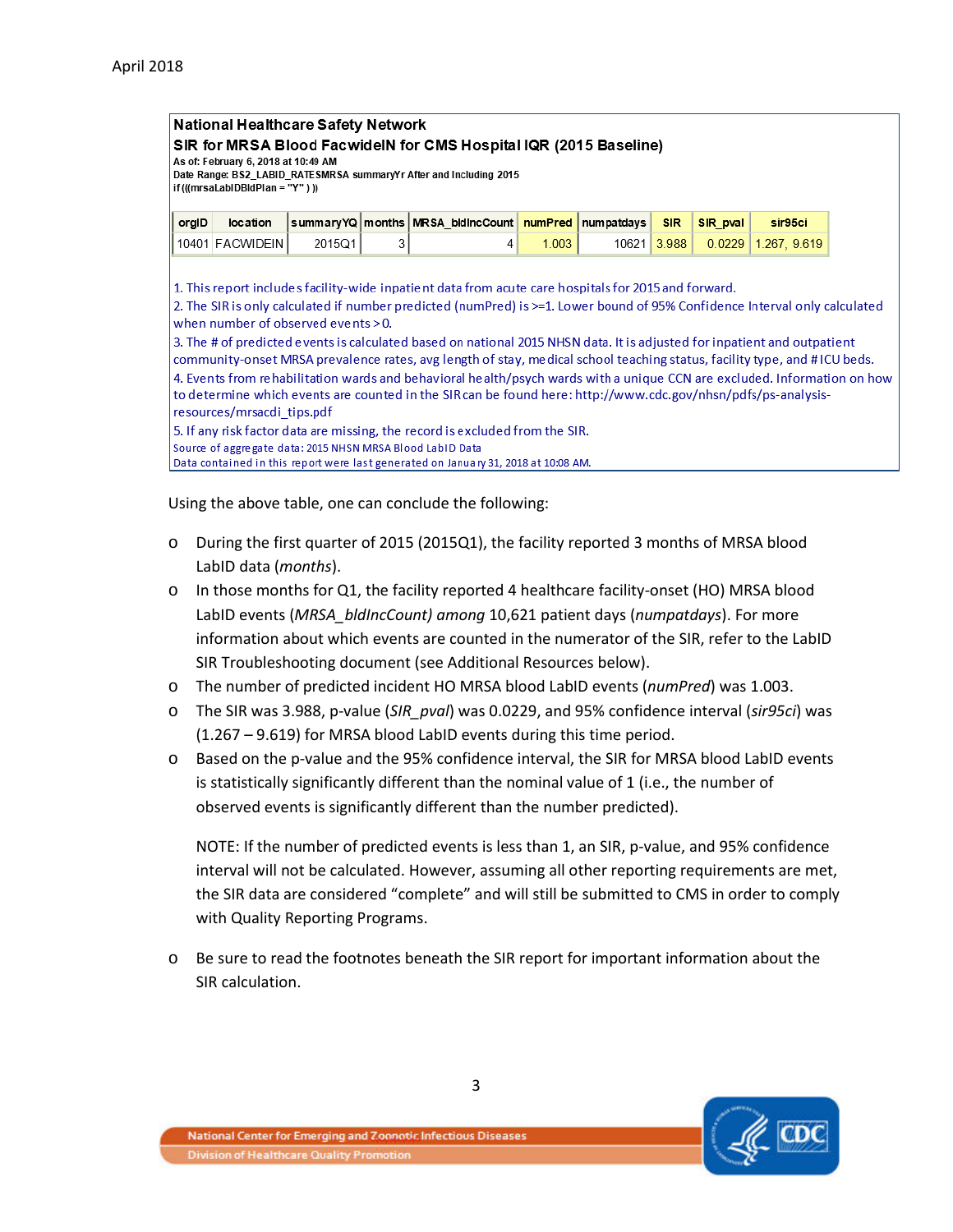### **b. SIR Risk Factors Example Report**

"Risk Adjustment Factors for FacwideIN MRSA Bacteremia SIR"

The table below presents the SIR-associated risk factors used in the calculation of your facility's SIR for each calendar quarter. This information is provided to help facility's understand the SIR calculation and ensure accuracy of each risk adjustment variable. These data are **not** submitted to CMS.

|        | <b>Risk Adjustment Factors for FacwidelN MRSA Bacteremia SIR</b><br>As of: February 6, 2018 at 10:49 AM<br>Date Range: BS2_LABID_RATE SMRSA summaryYr After and Including 2015<br>$if ((mrsalabIDBIdPlan = "Y")))$ |       |        |          |            |             |
|--------|--------------------------------------------------------------------------------------------------------------------------------------------------------------------------------------------------------------------|-------|--------|----------|------------|-------------|
|        | summaryYQ MRSA_admPrevBldRate MRSA_EDObsPrevRate LOS medType                                                                                                                                                       |       |        | facType  | numICUBeds | num patdays |
| 2015Q1 | 0.337                                                                                                                                                                                                              | 0.046 | 18 I G | HOSP-GEN | 45         | 10621       |

Additional details regarding the SIR risk factors can be found here: [https://www.cdc.gov/nhsn/pdfs/ps-analysis-resources/nhsn-sir-guide.pdf.](https://www.cdc.gov/nhsn/pdfs/ps-analysis-resources/nhsn-sir-guide.pdf)

- 4. What can be done if a quarter does not appear in the table or if the data are inaccurate?
	- a. Check that the summary data for the FACWIDEIN location have been entered for each month in the quarter and double-check the accuracy of these data, which includes patient days and admissions.
	- b. If summary data have been entered, double-check your monthly reporting plan for each month in the quarter. Check to make sure that MRSA LabID surveillance is included in your monthly reporting plan for the location FACWIDEIN.
	- c. If summary data have been entered and no MRSA LabID events have been identified, be sure to check the 'Report No Events' box on the summary record or through the "Missing Events" alerts tab.
	- d. If the number of events is less than you reported *and* you've confirmed that the summary data have been entered in-plan, double check the MRSA LabID events in NHSN using the MRSA LabID events line list.

**REMEMBER: If you have made any changes to your data, regenerate your datasets in order to review your output options with the most up-to-date data in NHSN.**